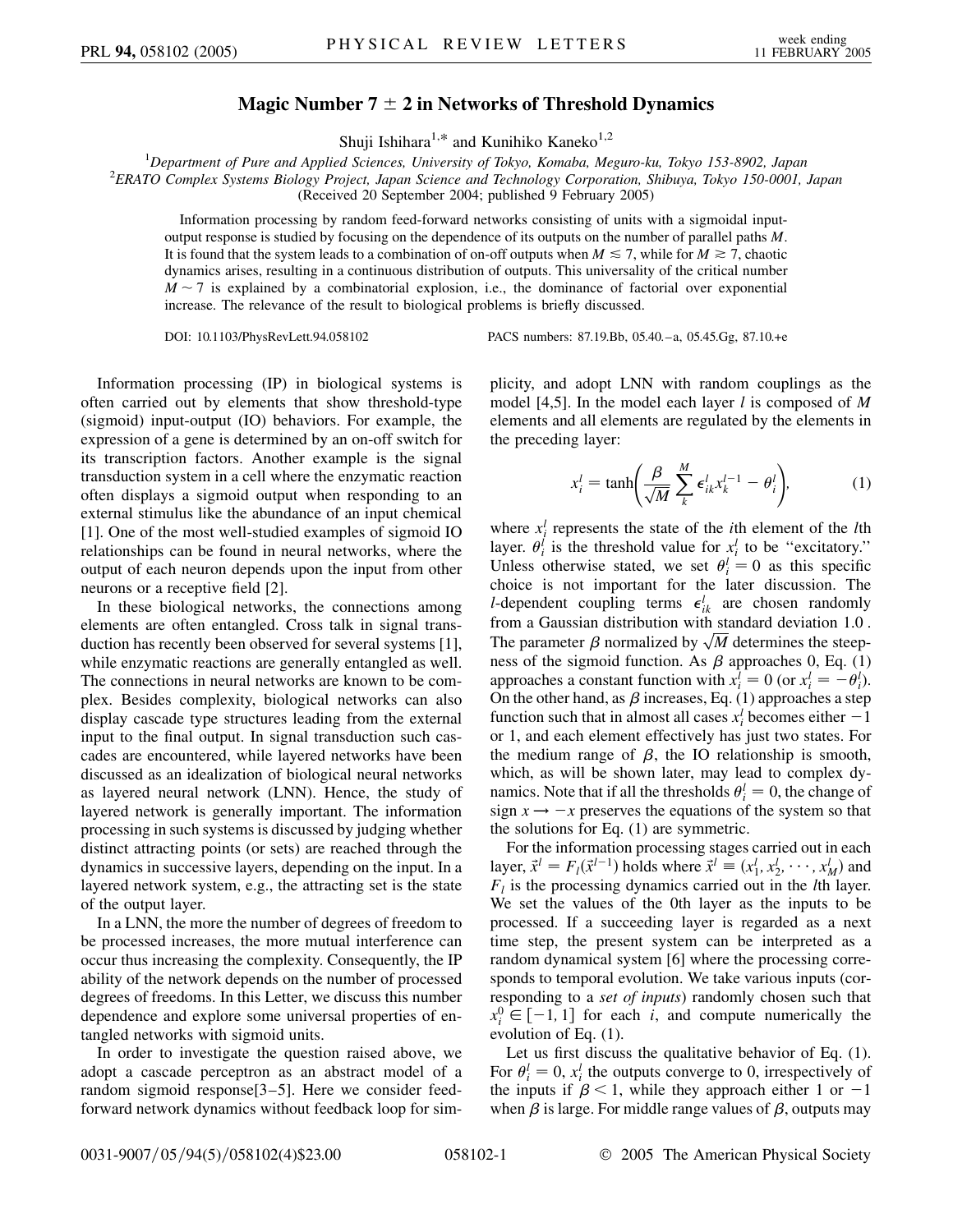take values between  $-1$  and 1, depending on the input. In this regime, outputs are often sensitive to changes of the inputs, and indeed orbital instability exists in the evolution through the layers. The degree of this instability depends on the number of parallel paths and on interference. For sufficiently small  $M(\leq 7)$ , the IP is stable, in the sense that the  $x_i^l$  in the output layer only assume a few distinct values, depending on the input values. On the other hand, if *M* is large  $(\geq 7)$ , such convergence is not common. We have computed a histogram of the output values  $P(x_1^l)$  sampled over  $5.0 \times 10^5$  randomly chosen inputs. As shown in Fig. 1, there are clearly two peaks at  $x = \pm 1$  for  $M = 6$ and  $P(x) \approx 0$  for  $x \neq 1$ , while for  $M = 8$ , the distribution is broad.

The scattering in the values  $x_i^l$  of the attractor for the latter case is due to chaotic dynamics in Eq. (1), where stretching and folding in phase space appear [7]. Figures 2(a) and 2(b) show values of  $x^l$  projected onto the  $(x_1^l, x_2^l)$  plane. In the plot we take  $l = 30$  and  $10^5$  inputs given at  $\bar{l} = 0$ . For  $M = 6$  [Fig. 2(a)] each  $x_i^l$  at  $l = 30$  is localized within a small volume of the total phase space. On the other hand, for  $M = 8$  [Fig. 2(b)], one can see folding and stretching, and the scattering of points throughout phase space. With these chaotic dynamics, tiny differences in the input values are amplified making clear separation of inputs impossible.

The above simulations are carried out with  $\beta = 3.0$ , but this stretching and folding process is observed as long as  $\beta$ (>1). To obtain insight into the dependence on  $\beta$ , values of  $x_1^{l=30}$  for 800 inputs are plotted as a function of  $\beta$  in Fig. 3. For  $M = 6$ , they converge to a few points for a large portion of  $\beta$ , while for [Fig. 3(b)]  $M = 8$  they do not.

These numerical results suggest that a critical number of parallel paths  $M_c$  exist, beyond which chaotic dynamics is inevitable, and that  $M_c$  is around 7 for a wide range of  $\beta$  [8,11]. We confirm this critical number by computing several characteristic quantities for the model Eq. (1).



FIG. 1. Distribution of  $P(x_1^l)$  at layer  $l = 30$ , obtained over  $5.0 \times 10^5$  inputs with a homogeneous distribution over  $[-1, 1]$ . The parameter  $\beta = 3.0$  and the threshold  $\theta$  is set to 0. The histogram is plotted by using a bin size 2.0/128. (a) for  $M = 6$ ; (b) for  $M = 8$ .

First, we plot the fraction of bins for which  $P(x_1^l)$  is not zero in each layer in Fig. 4(a). Here  $P(x_1^l)$  is computed over  $5.0 \times 10^5$  inputs by taking a bin size of 2.0/128. For  $M \le 7$  the fraction becomes smaller from layer to layer, while for  $M \geq 8$  the fraction is almost one and does not decrease much for successive layers. For  $M \leq$ 7, the output points are well separated by the sigmoid function, while they are scattered over the whole range of values  $[-1, 1]$  for  $M \ge 8$ . The data for Fig. 4(a) are obtained for a fixed threshold  $\theta_i = 0$ , but the conclusion does not change even when the thresholds are distributed, as shown in Fig. 4(b) where  $\theta_i \in [0, 0.5]$ . These behaviors are also invariant against changes in  $\beta$ , as long as it is sufficiently larger than 1 but not that large for the tanh function to effectively become a step function. Hence the critical number  $M_c \approx 7$  is rather general, without dependencies on the details of the model.

Second, we have computed the degree of orbital instability in the chaotic dynamics, i.e., the sensitivity on input values. By regarding a layer as a time step in a dynamical system, the sensitivity is computed by the Lyapunov exponent of the random map Eq. (1) as follows [9]:

$$
\lambda_{\max} = \max_{\vec{x}, |\vec{x}| = 1} \frac{1}{l} \ln|J^l J^{l-1} \cdots J^1 \vec{x}|, \tag{2}
$$

where  $J^l$  is the Jacobian matrix of Eq. (1),  $J^l_{ik} \equiv \frac{\partial x^l_i}{\partial x^{l-1}}$ , so that  $\delta x_j^l = \sum_k J_{ik}^l (x^{l-1}) \delta x_k^{l-1}$ . The fraction of the network having positive exponents  $\lambda_{\text{max}}$  is plotted in Fig. 5 for the following three cases:  $\theta_i^l = 0$  with a Gaussian distribution for  $\epsilon_{ik}^l$ ,  $\theta_i^l = 0$  with a uniform distribution for  $\epsilon_{ik}^l \in$  $[-1, 1]$ , and distributed thresholds  $\theta_i^l \in [0, 0.5]$  with a Gaussian distribution for  $\epsilon_{ik}^l$ . For all of the three cases, the fraction of networks with chaotic behavior drastically increases around  $M = 7$ .

Loss of separability of inputs around the number 7 due to chaotic dynamics is not limited to the model investigated above. We have also investigated some other models con-



FIG. 2. Snapshots of  $(x_1^l, x_2^l)$  at layer  $l = 30$ , plotted as a projection of  $\vec{x}^l$  onto the two-dimensional plane  $(x_1, x_2)$ . The data obtained from  $10<sup>5</sup>$  randomly chosen inputs are overlaid with  $\beta = 3.0$ . (a)  $M = 6$ . The density of points is quite high around  $(\pm 1, \pm 1)$ . (b)  $M = 8$ . Multiple folding and stretching processes are detected, while the points are scattered over the plane.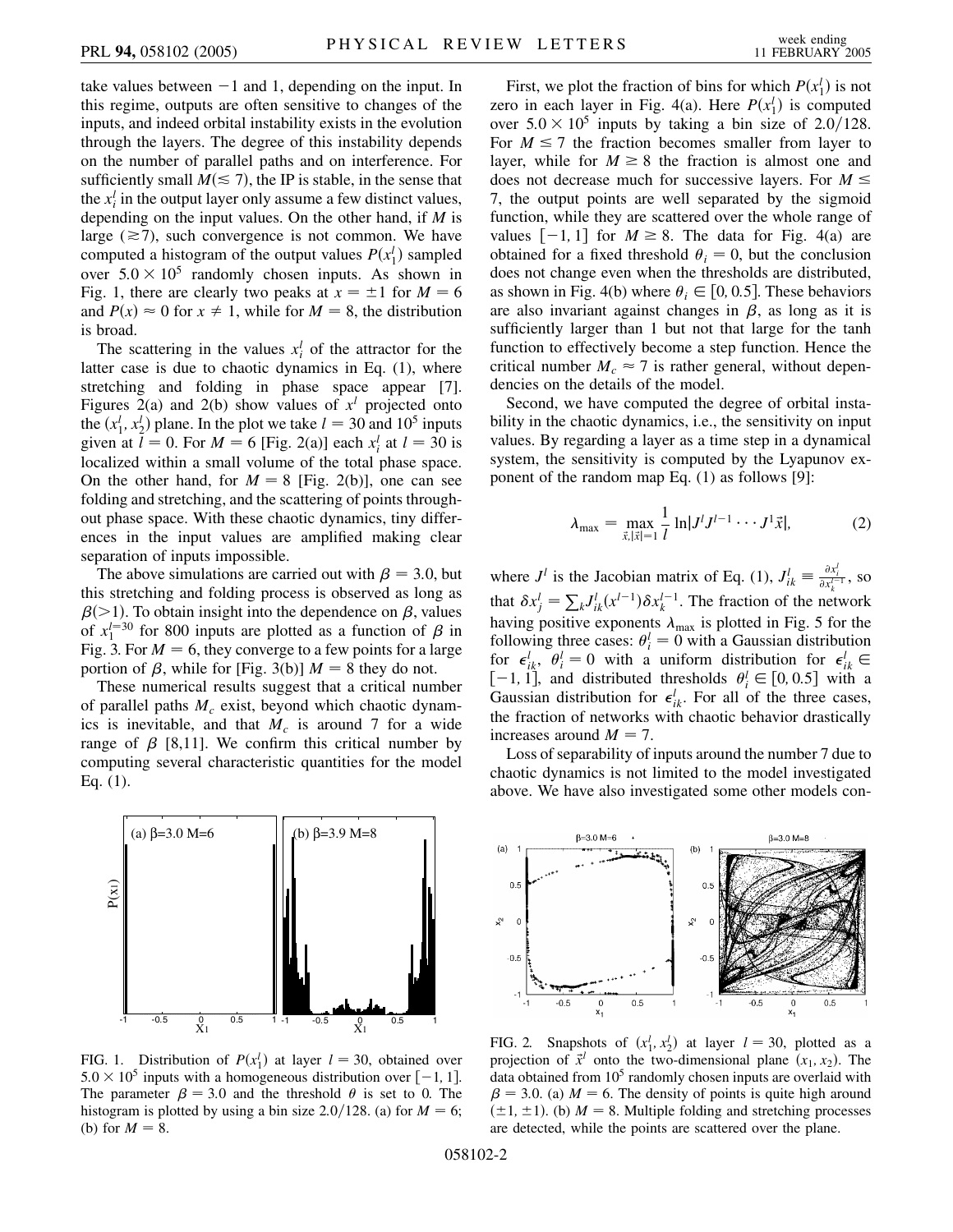

FIG. 3. Bifurcation diagram of  $x_1^{l=30}$  against  $\beta$ .  $x_1^l$  at layer  $l = 30$  is plotted over 800 different inputs for each  $\beta$ . For  $\beta (\le 1.0)$ ,  $x^l$ converge to  $x_1 = 0$ . (a)  $M = 6$ . For most inputs,  $x_1^{l=30}$  converges to  $\pm 1$  if  $\beta$  is sufficiently larger than 1. (b) For  $M = 8$ ,  $x_1^{l=30}$  is scattered over  $[-1, 1]$ .

sisting of units with threshold dynamics (of Michaelis-Menten's form for enzymatic reactions) that are randomly connected in a cascade [12]. The same behavior with the same critical number 7 is obtained. On the other hand, it is also interesting to note that Milnor attractors that collide with their basin boundary are dominant for globally coupled dynamical systems with more than  $7 \pm 2$  degrees of freedom [13–15].

Why, then, is the critical number 7 (or  $7 \pm 2$ ) so universal? In [13], one of the authors (K. K.) discussed the possibility that the combinatorial explosion of the basin boundaries due to chaotic dynamics is relevant to this critical number (i.e., the faster increase of  $N!$  over  $2^N$ ). This combinatorial argument can be extended to the present problem.

We do so by considering the origin of the folding process. In order to see the effect of entanglement, we study the input-output relationship of  $x_1^0 \rightarrow x_1^2$  of a two-layer system [16] by fixing the inputs of  $x_2^0, \dots, x_M^0$ . Then output  $x_1^2$  is given as a function of  $x_1^0$ ;  $x_1^2$  = tanh $[\sum_j \sigma_j (x_1^0 - \nu_j)]$ where  $\sigma_j(u) = \tilde{\beta} \epsilon_{1j}^2 \tanh(\tilde{\beta} \epsilon_{j1}^1 u)$  and  $\tilde{\nu}_j = (\epsilon_{j1}^l)^{-1} \times \tilde{\ell}_j$  $\sum_{k=2}^{M} \epsilon_{jk}^{1} x_{k}^{0}$ . Here it is assumed that  $\tilde{\beta} = \beta/\sqrt{M}$  is large, ---<br>1 and that tanh $(x)$  is close to a step function. Note that there are *N* paths via the middle layer elements where  $x_j^1$ switches between the values  $-1$  and 1 as  $x_1^0$  crosses the

"threshold"  $\nu_j$ . One can then renumber the index  $j =$ 1,  $\cdots$ , *M* such that  $-1 < \nu_1 < \nu_2 < \cdots < \nu_M < 1$ . With this ordering, if  $\sigma_j$  is positive and  $\sigma_{j+1}$  is negative, the onedimensional mapping  $x_1^0 \rightarrow x_1^2$  has a single hump at  $\nu_j$  <  $x < \nu_{j+1}$  implying a folding process as in the logistic map. Then, if the sign of  $\sigma_j$  alternates for successive *j*, the above function switches between  $-1$  and 1 at  $\nu_j$  *M* times as  $x_1^0$  is increased. The one-dimensional mapping from the input  $x_1^0$ to the output  $x_1^2$  is thus subject to this folding process everywhere in  $-1 < x < 1$ . Since  $\epsilon_{1k}^2$  can take positive or negative values with equal probability, the probability to have full folding decreases proportionally to  $2^{-M}$ .

The estimate given so far is for fixed inputs of  $x_2, x_3, \dots, x_M$ . By changing these input values, the ordering of  $\nu_i$  changes accordingly (for the original index without reordering) and hence there are in total  $(M - 1)!$ possible orderings. Therefore, roughly speaking, the inputoutput relationship has full up-down switches for some input values  $x_2, x_3, \dots, x_M$  when  $(M - 1)!2^{-M}$  exceeds 1. In this case, at every layer, for any element, the folding occurs fully for some inputs, and the folding process covers most of phase space. Even though this argument is quite rough, it is still possible to presume that when  $(M - 1)!$ exceeds the order of  $2^M$ , the chaotic dynamics replaces the separation by the threshold function. Note that this facto-



FIG. 4. The average fraction of the value *x* such that  $P(x_1^l = x) > 0$ , plotted as a function of *M*. The histogram is computed for 10<sup>5</sup> inputs over 200 networks (i.e., with different choices of  $\epsilon_{ik}^l$ ), with a bin size 2.0/128. The fraction at layer  $l = 10, 20, 30, 40, 50$  is plotted. (a) With threshold  $\theta_i^l = 0$  and (b) with distributed threshold  $\theta_i \in [0, 0.5]$ . The parameter  $\beta$  is fixed at 3.0.